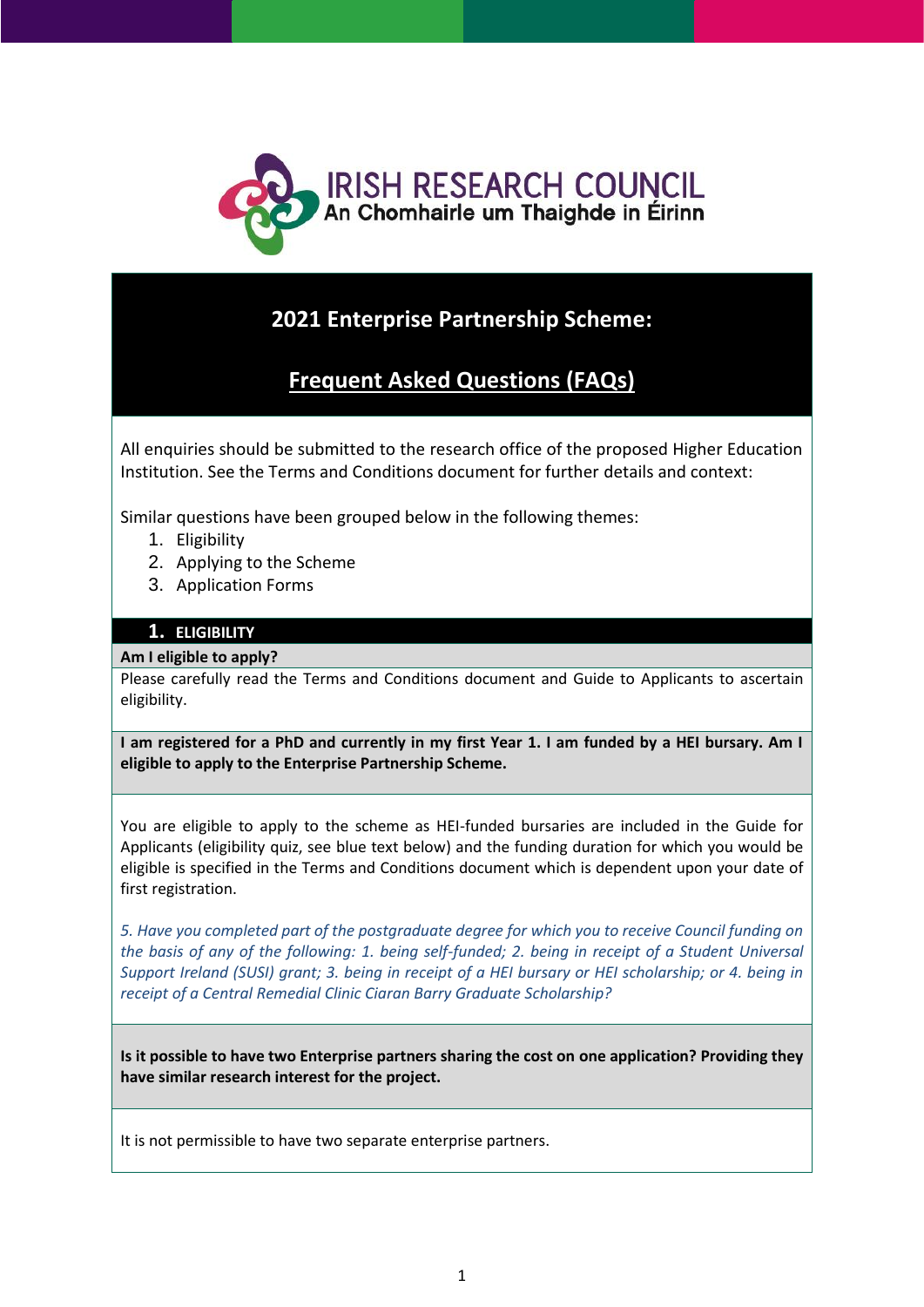# **I wish to enquire whether the National Parks & Wildlife Service and Coillte are eligible enterprise partners for the IRC Enterprise Partnership Scheme**

Both the National Parks & Wildlife Service and Coillte are eligible to act as Enterprise Partners for the Enterprise Partnership Scheme (EPS), as they would both be considered eligible public bodies, depending on the project proposed. See the FAQ below on 'What type of public bodies are eligible?'.

## **Is there a limit to how many awards can be supported by an Enterprise Partner?**

There is no limit to how many applicants an Enterprise Partner can support, as long as they have the financial capabilities to support the applicant for the entire duration of their Award.

Please ensure that your organisation can adequately support an applicant both financially and as a Mentor in research before agreeing to support their application.

All applications must be distinct and must be written by the applicant who discusses the draft with the supervisor/mentors to enable their input. Any application found in breach of the Council's plagiarism regulations will be automatically deemed ineligible and the applicant may be permanently banned from future Irish Research Council Awards.

## **What are terms for the new Enterprise Partner contribution waiver for NGOs? \*Updated\***

Under the 2021 Enterprise Partnership Scheme, eligible charities may avail of a waiver for the firstyear enterprise partner contribution for all new applications to the Enterprise Partnership Scheme 2021. The one third contribution applies from the second year onwards for awards greater than one year. They must be on the Irish Charities Regulator [here](https://www.charitiesregulator.ie/en) and must be visibly seeking public donations. As per the Terms and Conditions, charities must enquire directly with the Council by 31 December 2020 in relation to the waiver. They should email int[o schemes@research.ie](mailto:schemes@research.ie) prior to this deadline. Waiver approval is at the sole discretion of the Council. This is subject to the availability of funding and may be offered on a ranked basis.

## **Does the Enterprise Partner contribution waiver only cover new applicants to a degree?**

No, the Enterprise Partner contribution waiver also applies to applicants who have previously registered for a degree, as long as they are a new Awardee under the Enterprise Partnership Scheme 2021.

For example, if an applicant applies for 36-months funding while in the first year of a 48-month PhD, the first 12 months of their funding period would be covered by the Enterprise Partner contribution waiver. The Enterprise Partner would then be required to finance the remaining 24-months of the degree.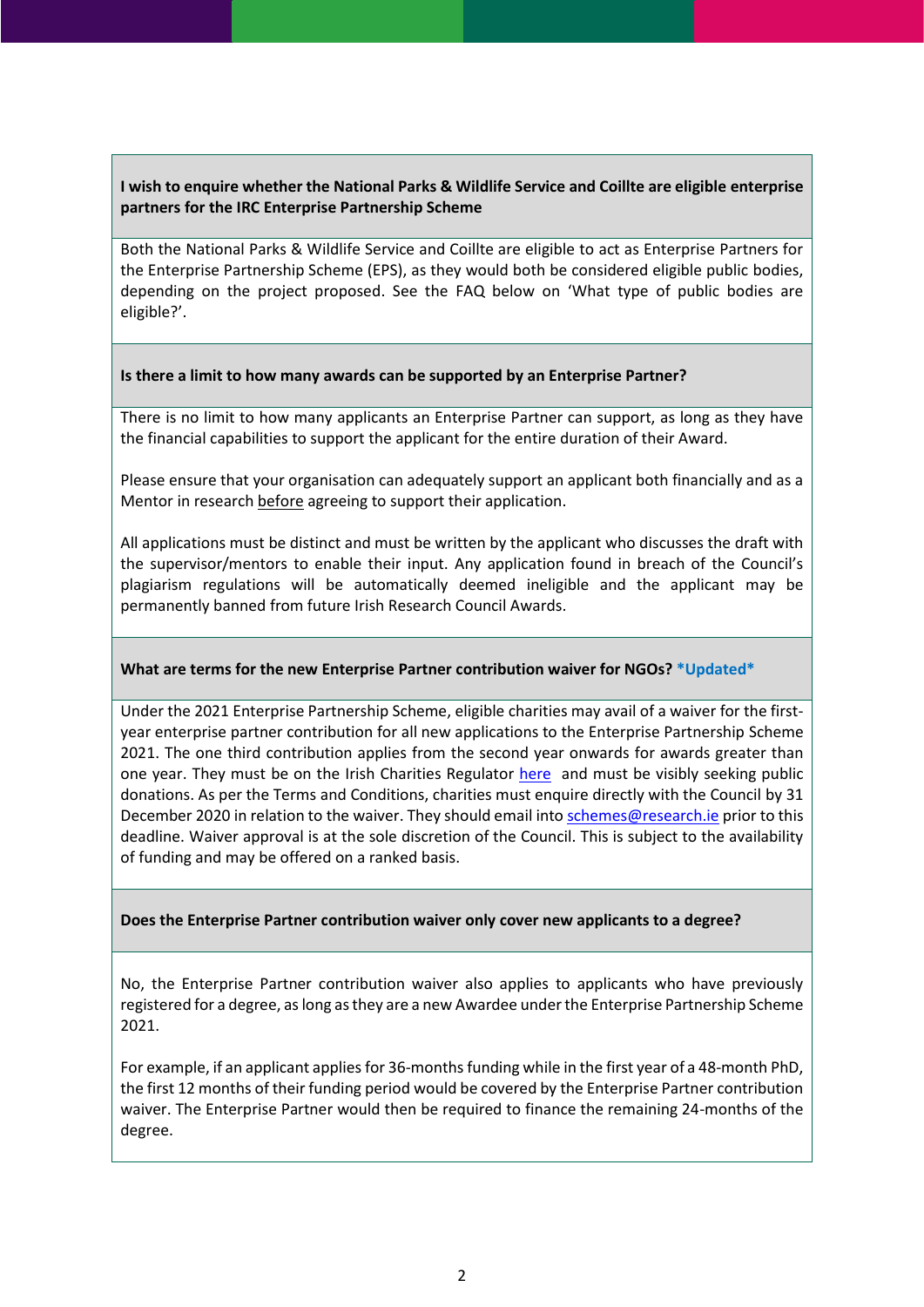**Is the Enterprise Partner contribution waiver only for new Enterprise Partners? And is there a limit to how many applicants with waivers an Enterprise Partner can support**

No, the Enterprise Partner contribution waiver applies to both new and previously eligible NGOs. There is no limit, providing the Enterprise Partner could adequately support the applicant following the first 12 months of their award.

## **Would it be possible to obtain/request a complete or partial list of previous enterprise partners?**

Yes, please follow this  $\frac{\text{link}}{\text{link}}$  to use our searchable database of previous awards – you can search under the three relevant schemes – Enterprise Partnership Scheme (Postgraduate), Enterprise Partnership Scheme (Postdoctoral) and the Employment-Based Programme.

**Is there any stipulation with regard to the number of years post-degree i.e. a person that graduated from their primary degree 10-15 years ago? \*Updated\***

For applicants to the postgraduate award, there is no limit. As long as the applicant has completed their I/II.1 honours degree or Master's by **30 June 2021** they are eligible.

For applicants to the Postdoctoral award, there is a limit. Postdoctoral applicants must have been awarded their doctoral degree within the five-year period before **31 May 2021**. Extension to this five-year period can be considered on provision of documented evidence of an eligible career break; career breaks of up to five years are taken into account. Eligible career breaks include: maternity leave, paternity leave, adoptive leave, parental leave, prolonged sick leave, carer's leave. For the purposes of this condition, the date of graduation will be taken into account. Postdoctoral applicants must not have been employed as a postdoctoral researcher for more than five years as of 31 May 2021.

#### **Is there any stipulation with regard to WHERE the Enterprise Partner can be based?**

No, Enterprise Partners do not have to be based in the Republic of Ireland to be eligible for the Enterprise Partnership Scheme. However, international Enterprise Partners must be internationally credible, and all Enterprise Partners are subject to a background credit check. Furthermore, international Enterprise Partners may be asked to fulfil their Enterprise Partner contribution (onethird of the overall funding budget per annum) as one payment at the start of the award term. In the event that an Awardee terminates or otherwise completes their Award early, all outstanding funding will be returned to the Enterprise Partner on a pro-rata basis.

**A prospective applicant is presently: carrying out a 2 year research masters which is being funded by a company. He would like to turn the masters into a PhD by adding an extra 2 years. Is he/she eligible to apply?**

If the PhD would not funded without a successful EPS award or would be self-funded, then the applicant would be eligible to apply – see the Guide for Applicants (eligibility quiz). Note the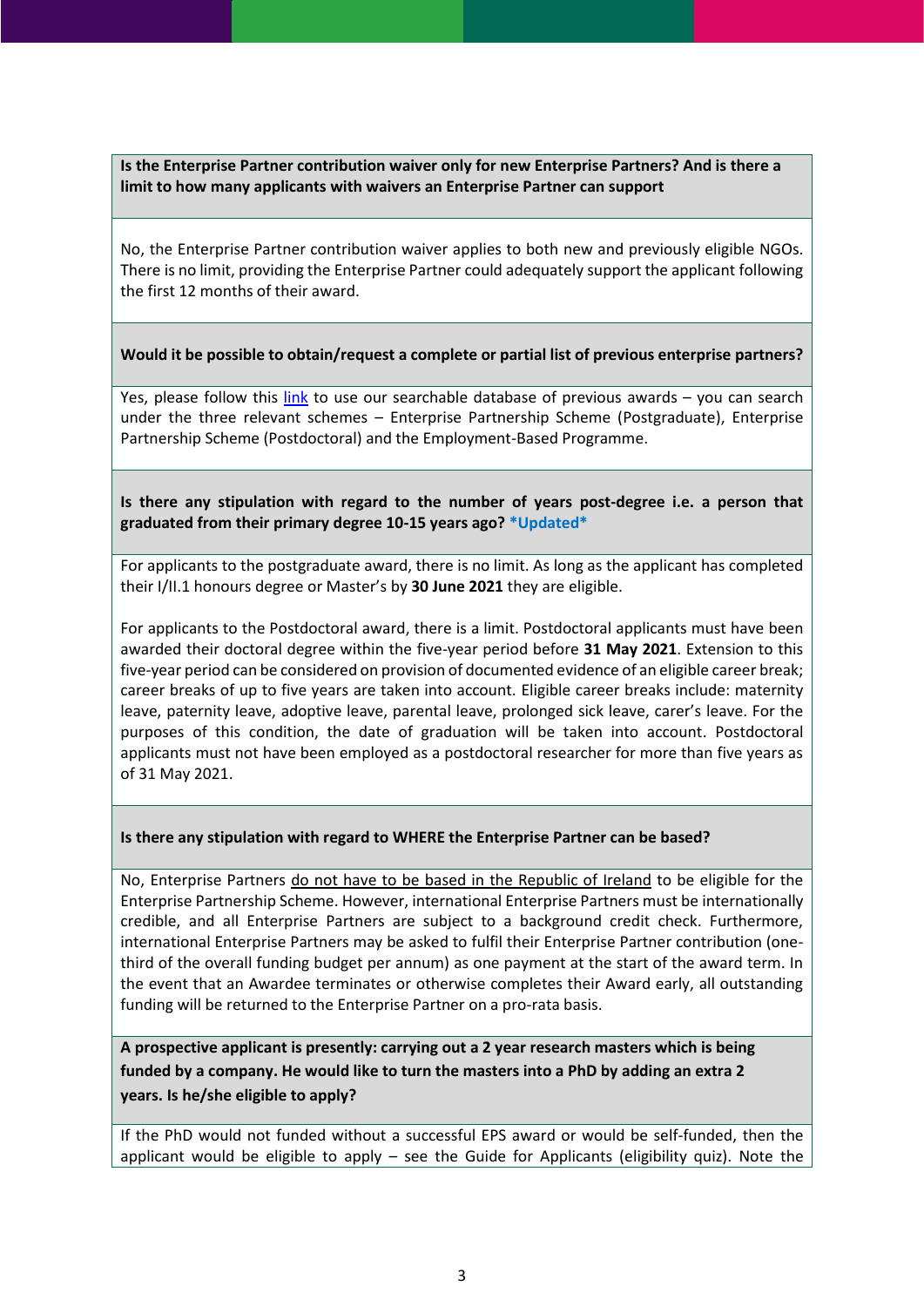eligibility and funding duration is influenced by date of first registration, see table in Clause 5.4 in the Terms and Conditions document.

#### **Is it possible for a non-EU student or postdoc to apply this call? \*Updated\***

Yes, though please note the strict award start date of 1 September 2021. Arrangements with respect to immigration will be a matter between the applicant, his/her HEI and the relevant immigration authorities of the state.

**I have a question regarding supervisory roles and postgraduate/postdoctoral fellowship applications.** 

**We have a lecturer who is under contract for the duration of his current funding, but who is not a permanent member of academic staff. The researcher wants to supervise a postgraduate student and a postdoc under the respective IRC Enterprise Scholarship and IRC Postdoctoral Fellowship schemes.** 

**Is he/she eligible to be a named supervisor as long as his current contract will extend beyond the completion dates of these programmes?**

Yes, as long as this fits with HEI or RPO guidelines, this lecturer would be eligible.

The lecturer needs to be registered by a Research Officer as both a supervisor and a mentor in order to allow them to be associated with applications for EPS (Postgraduate) and EPS (Postdoctoral) respectively.

## **What type of public bodies are eligible?**

An eligible public body is a public service body with specific scientific or cultural infrastructure that is integral to the conduct and completion of the proposed research. As such it depends on the proposed project as to whether the body is eligible.

It should be clearly explained in both the main application form and in the enterprise mentor form, exactly what the public body is making available that is required for the research project that it cannot obtain elsewhere. The Council retains the right to query this at any point in the assessment process, awarding process or during maintenance of the award.

[HEI/RPOs](http://research.ie/funding/eligible-higher-education-institutions-and-research-performing-organisations/) are not eligible enterprise partners.

**Does the IRC consider applications which are outside the eligibility criteria under provisions 3.1.1 of the Terms and Conditions of the Enterprise Partnership Scheme? All applicants: 3.1.1. must have completed an honours bachelor's, or the equivalent, degree by 31 June 2021. If an awardee does not have a first-class or upper second-class honours bachelor's, or the equivalent, degree, they must possess a master's degree. \*Updated\***

You would not be eligible for our Enterprise Partnership Scheme, though you may be eligible on these criteria for our similar Employment-Based Postgraduate Programme.

Degree results as entered in the application form and endorsed by the HEI must be the applicant's overall results and be verifiable as such on official transcript(s). If official transcripts do not confirm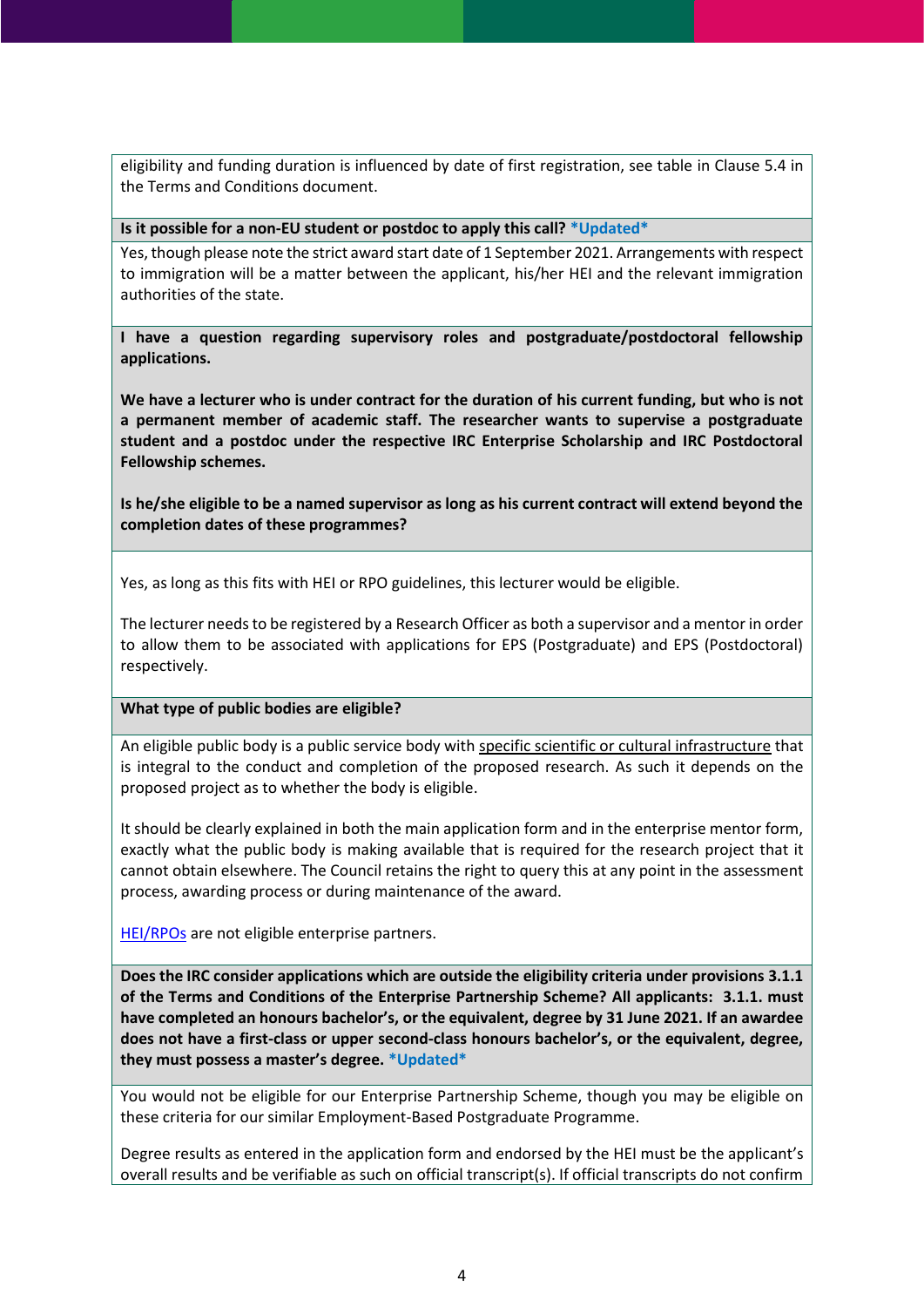the applicant's overall result and date of award exactly as detailed in the application, any conditional offer will be withdrawn. All transcripts must be appropriately stamped or endorsed confirming that they are official documents of the institution.

If a final grade is not available at the time of application, an indicative grade can be included in the application form as long as it clearly states that this is an indicative grade. If you are using an indicative grade, please list details of your grades from the previous years in the section on 'additional information relating to the degree'. These must match the transcripts.

**Can the applicant be an existing employee of the enterprise partner? \*new\***

Yes, employees of the Enterprise Partner are eligible to apply to the Enterprise Partnership Scheme. For successful applicants, postgraduate scholars will be registered as full-time students with the HEI and receive the stipend from the HEI, and postdoctoral fellows will be employed by the HEI/RPO.

**I am wondering if there is a rule preventing a potential PhD student applying for funding under the Government of Ireland Postgraduate Scholarship Scheme and the Enterprise Partnership Scheme? \*new\***

An applicant may submit to the Government of Ireland Postgraduate Programme in addition to either the Enterprise Partnership Scheme or the Employment-Based Programme.

# **2. APPLYING TO THE SCHEME**

**If my application is successful, is it possible to start my award earlier/later? \*Updated\***

All Enterprise Partnership Scheme awards are required to start on 1 September 2021.

**I am currently undertaking a Master's degree, however my final results (full academic transcripts) might not be released before the application deadline. What documentation can I use to indicate my academic qualifications? \*Updated\***

In the event you are applying before the completion of your degree, you are asked to provide an indicative grade based on your progress to date, previous grades from coursework, etc, and academic transcripts from previous degrees (where applicable). Please ensure that this indicative grade is as accurate as possible – differences in results stated during the application versus actual final grade will result in your application being deemed ineligible, as will significant differences between expected and actual. Ensure that it is clear on your application that this is indicative. You will need to have a completed first-class or upper-second class honours bachelors, and if not a Master's, by **31 June 2021**.

#### **How do I register my enterprise partner?**

If the partner organisation is not previously registered on the online system, the applicant can prompt the organisation to register by completing the 'REQUEST ENTERPRISE PARTNER REGISTRATION" section in the application form - see the Guide for Applicants."

#### **How can an applicant remove an incorrectly assigned referee?**

We do not recommend changing supporting participants (supervisor/mentor, enterprise mentor or referees) on an application. If a participant is changed, it is the responsibility of the applicant to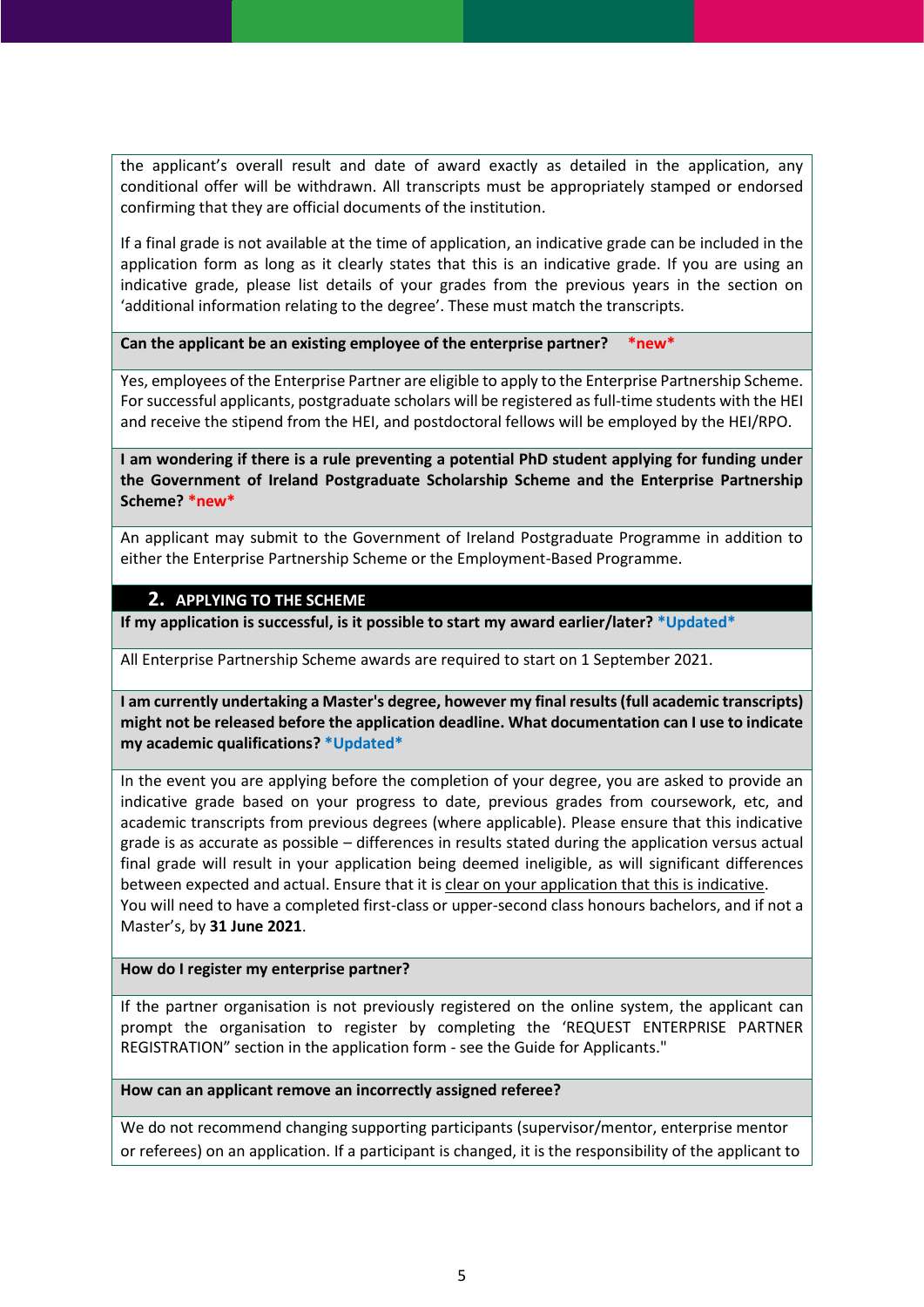inform them not to submit a form or an incorrect type of form. There are details on how to change a supporting participant in the Guide for Applicants.

\*NB\*There can be no alterations to applications once submitted or after the deadline\*NB\*

It is the applicant's responsibility to ensure that the supporting participants complete their respective forms through the online system by the exact stated deadline. These forms will not be accepted by email, in hardcopy or by any other means. Once an application has been submitted, an applicant can view if the supporting forms have been submitted/completed – see the Guide for Applicants.

## **I am having a technical error, what should I do?**

Before reporting any technical issues, please check the relevant guides available on the webpage (e.g. Guide for Applicants), save your draft and log out of the system. Check that you are using the most up to date browser and a PC/laptop (not a tablet or phone) before logging back in. Take a screenshot of the issue and please email it t[o schemes@research.ie](mailto:schemes@research.ie)

The Council is not in the position to respond to emails where the information is readily available in the Terms & Conditions, any of the guides or other documentation.

# **3. APPLICATION FORMS**

**I have just started my application but the application process looks a little different to previous years.**

Applicants are requested to refer closely to the online guides when making their applications. The Guide for Applicants has been designed specifically to aid each applicant and provides a step by step instruction for each part of the online application form.

**During the application process for the IRC postgraduate scholarship, a supervisor is requested. When I try to look up any of my supervisor their names are not present. I asked my supervisors, and they confirmed that they are registered as a supervisor with their research office.**

Please follow the Guide for Applicants – you will need to associate a host body with your application form before being able to assign a supervisor/mentor in Ireland.

## **We wish to confirm who the "primary contact" should be?**

The primary contact's role depends on the size of the organisation. The primary contact should be someone who has the authority to agree to our conditions on behalf of the organisation. In the case of a large organisation, a HR/finance person would be suitable as long as they are someone that can confirm that the organisation will agree to the Terms & Conditions including providing the financial and mentoring contribution, or in a smaller organisation a CEO/director may be more appropriate.

It is important to get the Enterprise Partner registered well in advance of the deadline as an application will not be able to have an Enterprise Mentor assigned without this – this is a requirement for submission of an application.